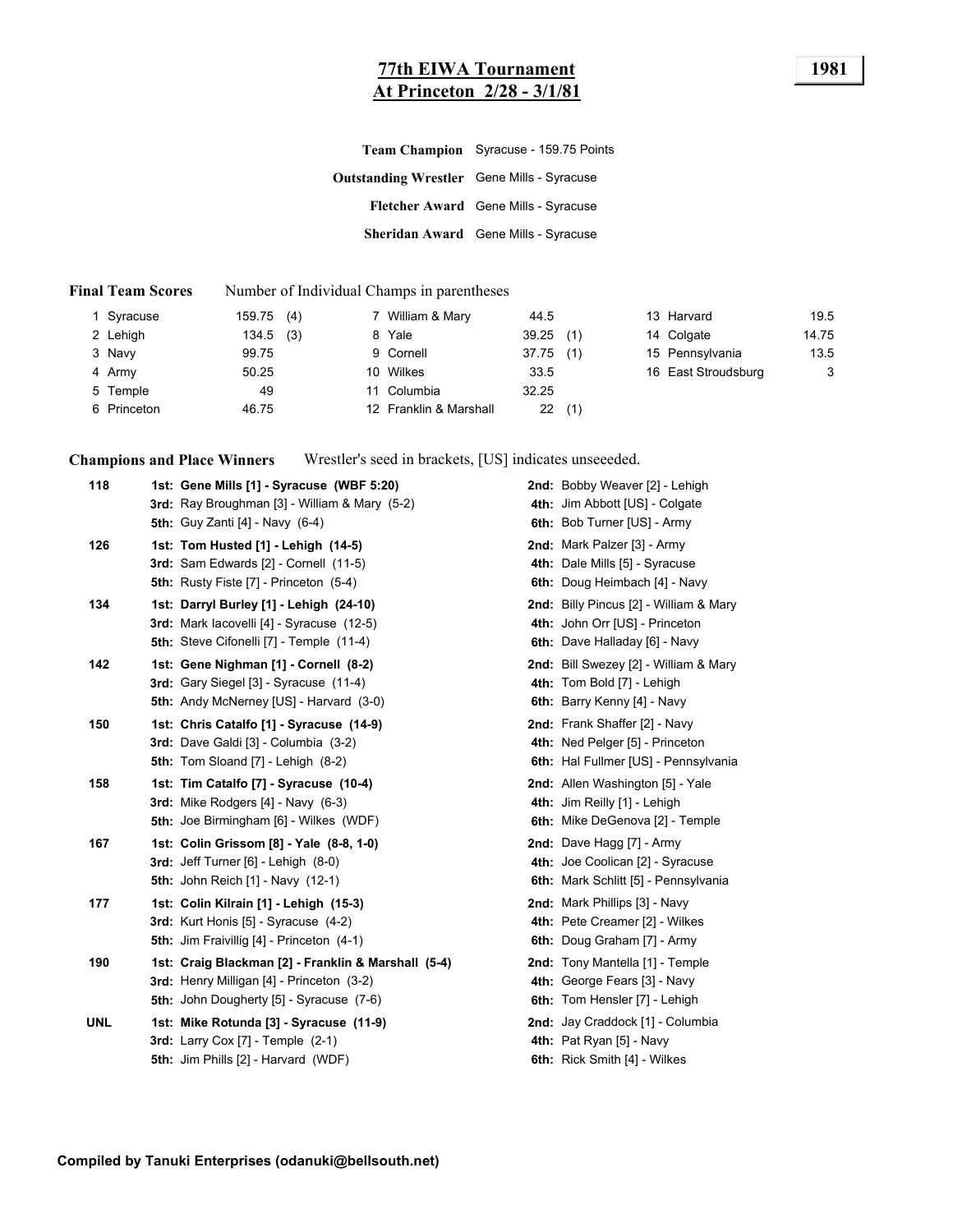### **2/28/1981 and 3/1/1981 at Princeton 1981 EIWA Championship Page 1 of 10**

| Guy Zanti, Navy [4]                  |                       |                            |                        |                                |
|--------------------------------------|-----------------------|----------------------------|------------------------|--------------------------------|
| Bye                                  | Guy Zanti             |                            |                        |                                |
| Jim Abbott, Colgate                  |                       |                            | Jim Abbott 5-5, 6-2    |                                |
| Dave Malles, Franklin & Marshall [5] | Jim Abbott 10-5       |                            |                        |                                |
| Doug Billig, Wilkes [8]              |                       |                            |                        | Gene Mills Fall 2:13           |
| Pete DeVlaminck, Princeton           | Doug Billig Fall 4:23 |                            |                        |                                |
| Lou Hamer, Pennsylvania              |                       |                            | Gene Mills Fall 2:24   |                                |
| Gene Mills, Syracuse [1]             | Gene Mills Fall 2:51  |                            |                        |                                |
| Bobby Weaver, Lehigh [2]             |                       |                            |                        | Gene Mills Fall 5:20           |
| Larry Kane, Columbia                 |                       | Bobby Weaver Fall 0:57     |                        |                                |
| Bye                                  |                       |                            | Bobby Weaver Fall 1:59 |                                |
| Mark Harbold, Cornell [7]            | Mark Harbold          |                            |                        |                                |
| Rick Beller, Harvard [6]             |                       |                            |                        | Bobby Weaver 5-2               |
| Vince Desiderio, East Stroudsburg    | Rick Beller Fall 3:47 |                            |                        |                                |
| Bob Turner, Army                     |                       |                            | Ray Broughman 8-1      |                                |
| Ray Broughman, William & Mary [3]    | Ray Broughman 8-5     |                            |                        |                                |
|                                      |                       | <b>Consolation Bracket</b> |                        |                                |
|                                      |                       |                            |                        |                                |
| Dave Malles                          |                       |                            |                        |                                |
|                                      |                       | Guy Zanti 5-2              |                        |                                |
| Guy Zanti                            |                       |                            | Guy Zanti 11-2         |                                |
|                                      |                       |                            |                        | Ray Broughman 4-0              |
| Lou Hamer                            |                       |                            | Ray Broughman          |                                |
|                                      |                       | Lou Hamer 10-3             |                        | Third Place: Ray Broughman 5-2 |
| Doug Billig                          |                       |                            |                        |                                |
| Larry Kane                           |                       |                            |                        | Fifth Place: Guy Zanti 6-4     |
|                                      |                       | Mark Harbold Med FFT       |                        |                                |
| Mark Harbold                         |                       |                            | Bob Turner 10-2        |                                |
|                                      |                       |                            |                        | Jim Abbott 3-2                 |
| <b>Bob Turner</b>                    |                       |                            | Jim Abbott             |                                |
|                                      |                       |                            |                        |                                |
|                                      |                       | Bob Turner Med FFT         |                        |                                |
| <b>Rick Beller</b>                   |                       |                            |                        |                                |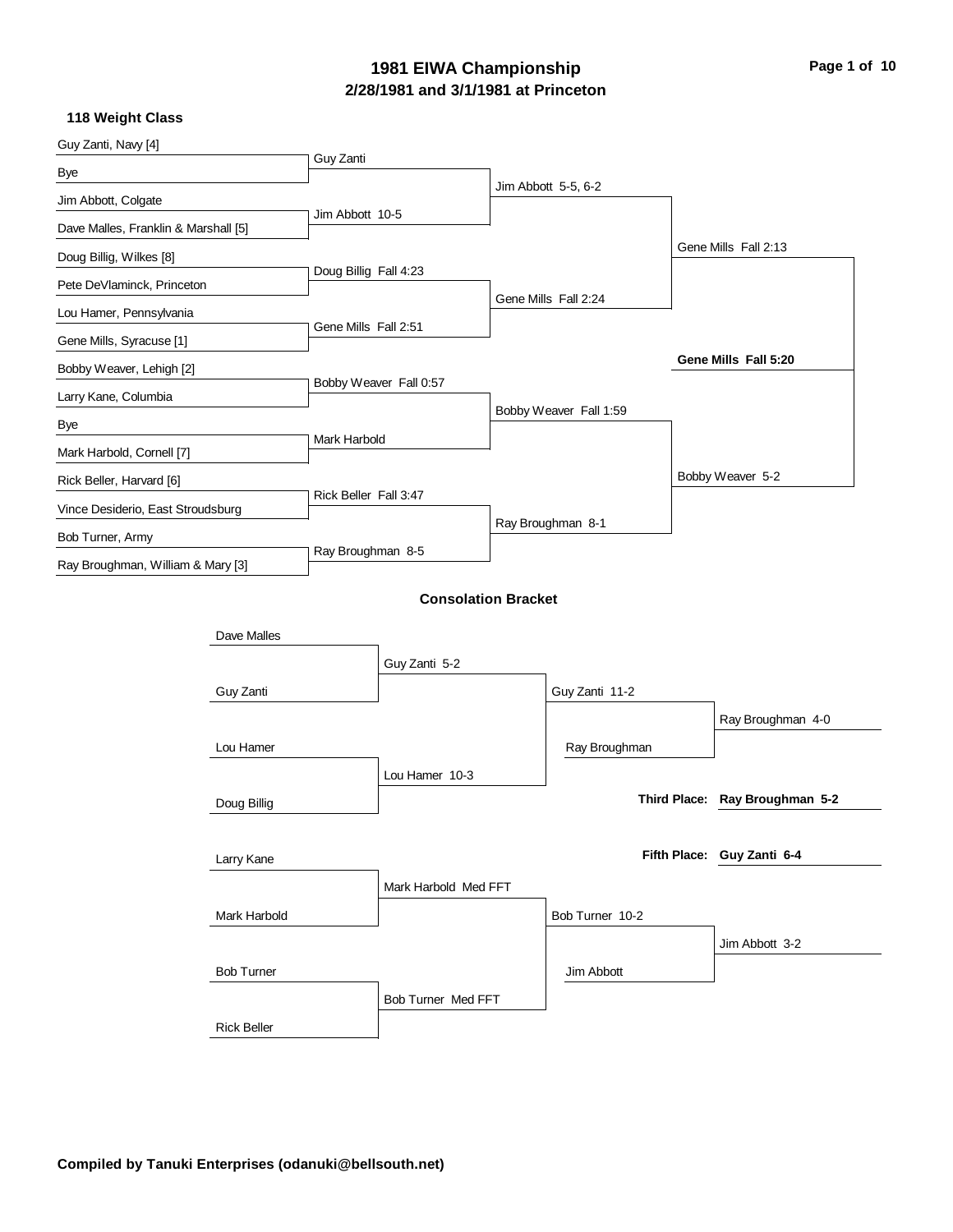# **2/28/1981 and 3/1/1981 at Princeton 1981 EIWA Championship Page 2 of 10**

| Doug Heimbach, Navy [4]         |                    |                       |                            |                  |                         |                               |
|---------------------------------|--------------------|-----------------------|----------------------------|------------------|-------------------------|-------------------------------|
| Ed Gaudreau, Columbia           |                    | Doug Heimbach 19-6    |                            |                  |                         |                               |
| Paul Deehan, Colgate            |                    |                       |                            |                  | Dale Mills Fall 9:34 OT |                               |
| Dale Mills, Syracuse [5]        |                    | Dale Mills DFT 1:34   |                            |                  |                         |                               |
| Alan Reto, East Stroudsburg [8] |                    |                       |                            |                  |                         | Tom Husted 11-10              |
| Jim Herson, Pennsylvania        |                    | Alan Reto Fall 3:38   |                            |                  |                         |                               |
| Joe Duca, Temple                |                    |                       |                            | Tom Husted 7-3   |                         |                               |
| Tom Husted, Lehigh [1]          |                    | Tom Husted Fall 7:57  |                            |                  |                         |                               |
| Sam Edwards, Cornell [2]        |                    |                       |                            |                  |                         | Tom Husted 14-5               |
| Gary Beyer, Franklin & Marshall |                    | Sam Edwards 9-3       |                            |                  |                         |                               |
| Eric Sorkin, Yale               |                    |                       |                            |                  | Sam Edwards 9-7         |                               |
| Rusty Fiste, Princeton [7]      |                    | Rusty Fiste 12-5      |                            |                  |                         |                               |
| Billy Dodge, Wilkes [6]         |                    |                       |                            |                  |                         | Mark Palzer Fall 9:59 OT      |
| Howard Verlin, Harvard          |                    | Billy Dodge Fall 4:30 |                            |                  |                         |                               |
| Lane Reed, William & Mary       |                    |                       |                            | Mark Palzer 11-0 |                         |                               |
| Mark Palzer, Army [3]           |                    | Mark Palzer Fall 2:27 |                            |                  |                         |                               |
|                                 |                    |                       | <b>Consolation Bracket</b> |                  |                         |                               |
|                                 |                    |                       |                            |                  |                         |                               |
|                                 | Paul Deehan        |                       |                            |                  |                         |                               |
|                                 |                    |                       | Doug Heimbach 11-4         |                  |                         |                               |
|                                 | Doug Heimbach      |                       |                            |                  | Doug Heimbach 11-3      |                               |
|                                 |                    |                       |                            |                  |                         | Sam Edwards 10-3              |
|                                 | Joe Duca           |                       |                            |                  | Sam Edwards             |                               |
|                                 |                    |                       | Joe Duca 5-4               |                  |                         |                               |
|                                 | Alan Reto          |                       |                            |                  |                         | Third Place: Sam Edwards 11-5 |
|                                 |                    |                       |                            |                  |                         |                               |
|                                 | Gary Beyer         |                       |                            |                  |                         | Fifth Place: Rusty Fiste 5-4  |
|                                 |                    |                       | Rusty Fiste 4-0            |                  |                         |                               |
|                                 | <b>Rusty Fiste</b> |                       |                            |                  | Rusty Fiste 9-5         |                               |
|                                 |                    |                       |                            |                  |                         | Dale Mills 12-4               |
|                                 | Lane Reed          |                       |                            |                  | Dale Mills              |                               |
|                                 |                    |                       | Billy Dodge 13-2           |                  |                         |                               |
|                                 | <b>Billy Dodge</b> |                       |                            |                  |                         |                               |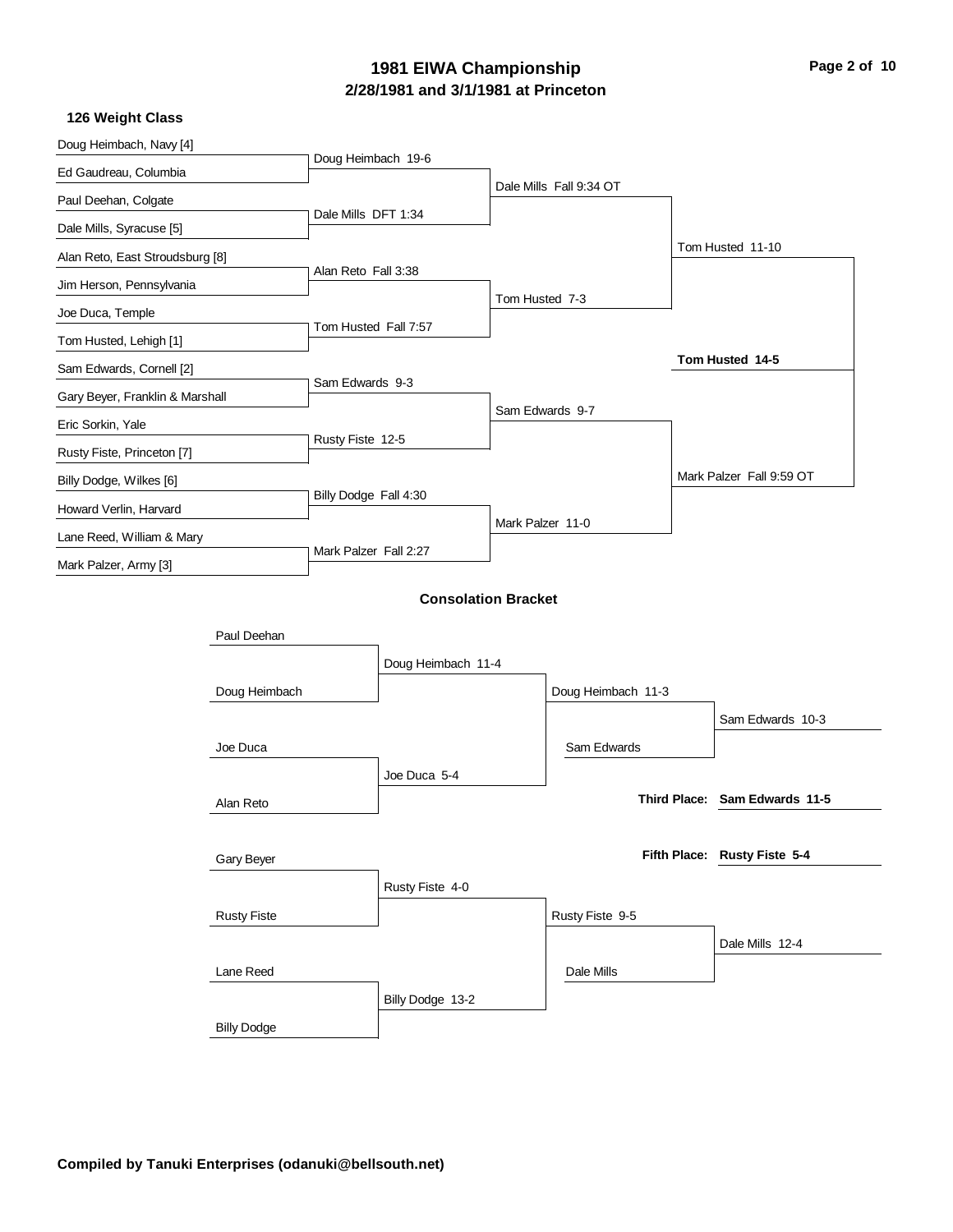# **2/28/1981 and 3/1/1981 at Princeton 1981 EIWA Championship Page 3 of 10**

|                |                                                                                                                                                                                                   |                                                                  |                                                                                                                                                               | Darryl Burley 12-6                |
|----------------|---------------------------------------------------------------------------------------------------------------------------------------------------------------------------------------------------|------------------------------------------------------------------|---------------------------------------------------------------------------------------------------------------------------------------------------------------|-----------------------------------|
|                |                                                                                                                                                                                                   |                                                                  |                                                                                                                                                               |                                   |
|                |                                                                                                                                                                                                   |                                                                  |                                                                                                                                                               |                                   |
|                |                                                                                                                                                                                                   |                                                                  |                                                                                                                                                               |                                   |
|                |                                                                                                                                                                                                   |                                                                  |                                                                                                                                                               | Darryl Burley 24-10               |
|                |                                                                                                                                                                                                   |                                                                  |                                                                                                                                                               |                                   |
|                |                                                                                                                                                                                                   |                                                                  |                                                                                                                                                               |                                   |
|                |                                                                                                                                                                                                   |                                                                  |                                                                                                                                                               |                                   |
|                |                                                                                                                                                                                                   |                                                                  |                                                                                                                                                               | Billy Pincus 12-4                 |
|                |                                                                                                                                                                                                   |                                                                  |                                                                                                                                                               |                                   |
|                |                                                                                                                                                                                                   |                                                                  |                                                                                                                                                               |                                   |
|                |                                                                                                                                                                                                   |                                                                  |                                                                                                                                                               |                                   |
|                |                                                                                                                                                                                                   |                                                                  |                                                                                                                                                               |                                   |
|                |                                                                                                                                                                                                   |                                                                  |                                                                                                                                                               |                                   |
|                |                                                                                                                                                                                                   |                                                                  |                                                                                                                                                               |                                   |
|                |                                                                                                                                                                                                   |                                                                  |                                                                                                                                                               |                                   |
|                |                                                                                                                                                                                                   |                                                                  |                                                                                                                                                               | John Orr 6-4                      |
|                |                                                                                                                                                                                                   |                                                                  |                                                                                                                                                               |                                   |
| John Orr 16-10 |                                                                                                                                                                                                   |                                                                  |                                                                                                                                                               |                                   |
|                |                                                                                                                                                                                                   |                                                                  |                                                                                                                                                               | Third Place: Mark lacovelli 12-5  |
|                |                                                                                                                                                                                                   |                                                                  |                                                                                                                                                               |                                   |
|                |                                                                                                                                                                                                   |                                                                  |                                                                                                                                                               | Fifth Place: Steve Cifonelli 11-4 |
|                |                                                                                                                                                                                                   |                                                                  |                                                                                                                                                               |                                   |
|                |                                                                                                                                                                                                   |                                                                  |                                                                                                                                                               |                                   |
|                |                                                                                                                                                                                                   |                                                                  |                                                                                                                                                               | Mark lacovelli 17-5               |
|                |                                                                                                                                                                                                   | Mark lacovelli                                                   |                                                                                                                                                               |                                   |
|                |                                                                                                                                                                                                   |                                                                  |                                                                                                                                                               |                                   |
|                |                                                                                                                                                                                                   |                                                                  |                                                                                                                                                               |                                   |
|                | Mark lacovelli Fall 1:17<br>Dan Odom 11-7<br>Mike McMahon Fall 5:48<br>Darryl Burley 21-6<br>Billy Pincus 17-9<br>Steve Cifonelli Fall 4:17<br>Dave Halladay Fall 7:39<br>Dave McDonald Fall 1:47 | Greg Samms Med FFT<br>Steve Cifonelli 18-8<br>Dave McDonald 22-0 | Mark lacovelli DFT 0:01<br>Darryl Burley Fall 3:05<br>Billy Pincus 8-7<br>Dave Halladay 12-10<br><b>Consolation Bracket</b><br>John Orr 13-4<br>Dave Halladay | Steve Cifonelli 7-7, 2-2 Cr C     |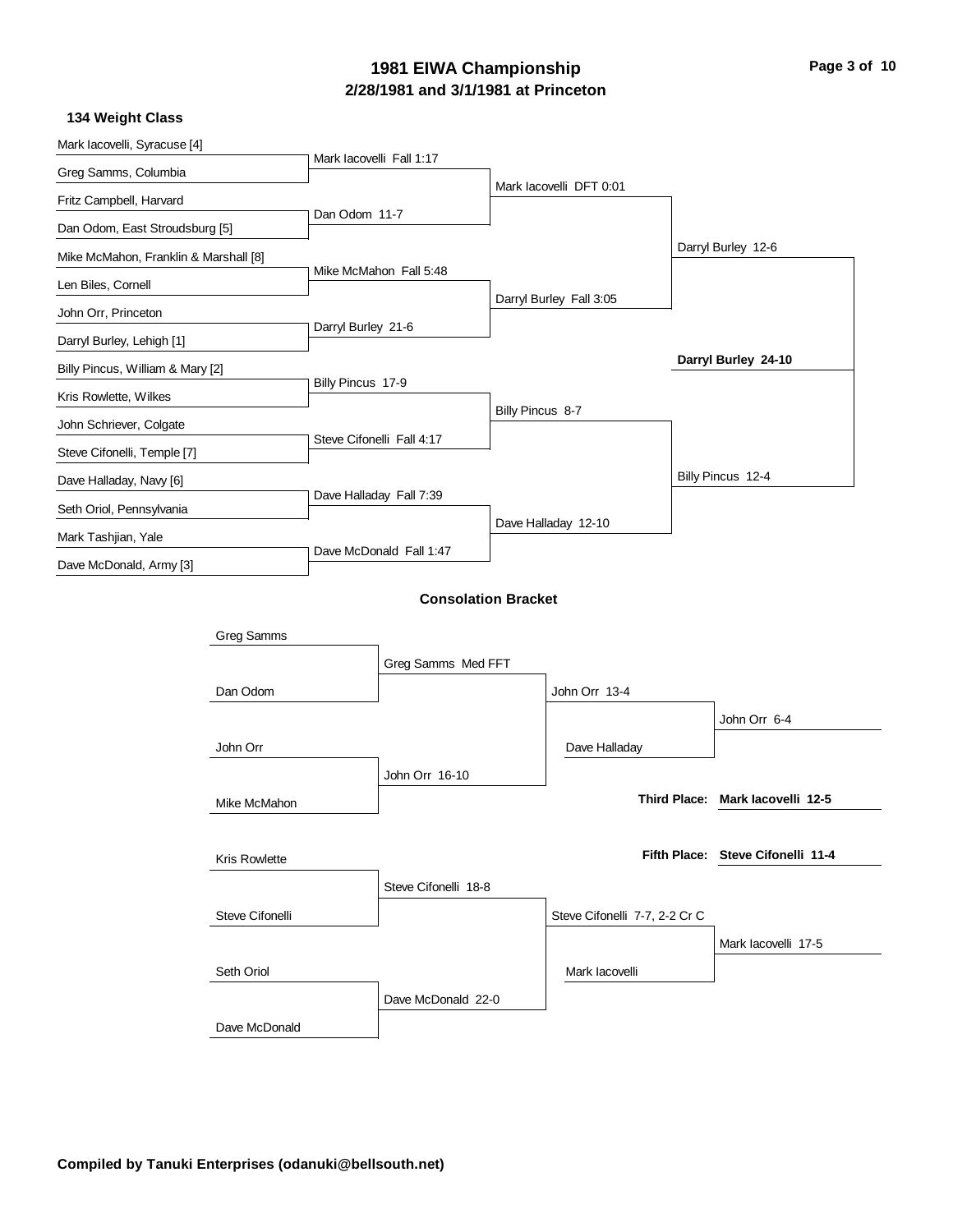# **2/28/1981 and 3/1/1981 at Princeton 1981 EIWA Championship Page 4 of 10**

| Barry Kenny, Navy [4]            |                    | Barry Kenny 32-6      |                            |                  |                    |                                |
|----------------------------------|--------------------|-----------------------|----------------------------|------------------|--------------------|--------------------------------|
| Chester Peters, Princeton        |                    |                       |                            |                  | Andy McNerney 10-9 |                                |
| Andy McNerney, Harvard           |                    |                       |                            |                  |                    |                                |
| Bob Jaeckel, Columbia [5]        |                    |                       | Andy McNerney Fall 6:52    |                  |                    |                                |
| Lazarus Jackson, Temple [8]      |                    |                       |                            |                  |                    | Gene Nighman Fall 4:13         |
| Roger Reina, Pennsylvania        |                    |                       | Lazarus Jackson Fall 3:31  |                  |                    |                                |
| Pat Wallace, Franklin & Marshall |                    |                       |                            |                  | Gene Nighman 16-3  |                                |
| Gene Nighman, Cornell [1]        |                    | Gene Nighman 10-2     |                            |                  |                    |                                |
| Bill Swezey, William & Mary [2]  |                    |                       |                            |                  |                    | Gene Nighman 8-2               |
| Lonnie Imlay, Army               |                    | Bill Swezey 10-1      |                            |                  |                    |                                |
| Bruce Bates, East Stroudsburg    |                    |                       |                            | Bill Swezey 11-8 |                    |                                |
| Tom Bold, Lehigh [7]             |                    | Tom Bold 5-3          |                            |                  |                    |                                |
| Gary Siegel, Syracuse [3]        |                    |                       |                            |                  |                    | Bill Swezey 8-7                |
| Mike Smith, Colgate              |                    | Gary Siegel Fall 2:48 |                            |                  |                    |                                |
|                                  |                    |                       |                            | Gary Siegel 9-3  |                    |                                |
| Ken Lynch, Yale                  |                    | Lenny Nelson 19-5     |                            |                  |                    |                                |
| Lenny Nelson, Wilkes [6]         |                    |                       |                            |                  |                    |                                |
|                                  |                    |                       | <b>Consolation Bracket</b> |                  |                    |                                |
|                                  | <b>Bob Jaeckel</b> |                       |                            |                  |                    |                                |
|                                  |                    |                       | Barry Kenny 17-6           |                  |                    |                                |
|                                  | Barry Kenny        |                       |                            |                  | Barry Kenny 7-4    |                                |
|                                  |                    |                       |                            |                  |                    | Gary Siegel 4-3                |
|                                  | Pat Wallace        |                       |                            |                  | <b>Gary Siegel</b> |                                |
|                                  |                    |                       | Lazarus Jackson 9-7        |                  |                    |                                |
|                                  | Lazarus Jackson    |                       |                            |                  |                    | Third Place: Gary Siegel 11-4  |
|                                  |                    |                       |                            |                  |                    |                                |
|                                  | Lonnie Imlay       |                       |                            |                  |                    | Fifth Place: Andy McNerney 3-0 |
|                                  |                    |                       | Tom Bold Fall 5:03         |                  |                    |                                |
|                                  | Tom Bold           |                       |                            |                  | Tom Bold Fall 7:11 |                                |
|                                  |                    |                       |                            |                  |                    |                                |
|                                  |                    |                       |                            |                  |                    | Tom Bold 15-15, 2-0            |
|                                  | Mike Smith         |                       |                            |                  | Andy McNerney      |                                |
|                                  |                    |                       | Lenny Nelson Fall 1:29     |                  |                    |                                |
|                                  | Lenny Nelson       |                       |                            |                  |                    |                                |
|                                  |                    |                       |                            |                  |                    |                                |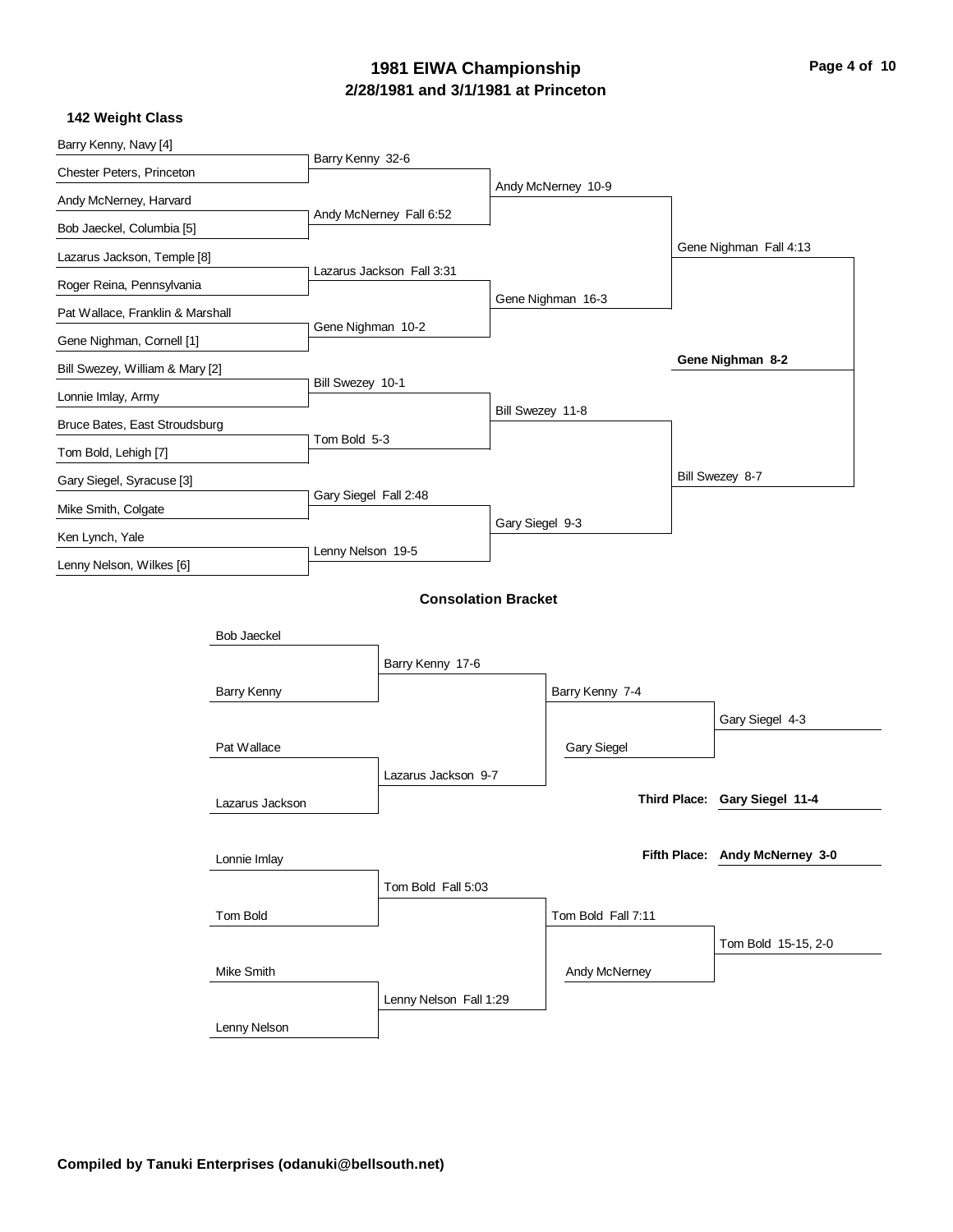# **2/28/1981 and 3/1/1981 at Princeton 1981 EIWA Championship Page 5 of 10**

| Jason Rushton, Army [4]              |                    |                         |                            |                   |                         |                             |
|--------------------------------------|--------------------|-------------------------|----------------------------|-------------------|-------------------------|-----------------------------|
| Mike Skalla, Colgate                 |                    | Jason Rushton 6-5       |                            |                   |                         |                             |
| Karl Mulle, Cornell                  |                    |                         |                            | Ned Pelger 7-2    |                         |                             |
| Ned Pelger, Princeton [5]            |                    | Ned Pelger 10-2         |                            |                   |                         |                             |
| Jim Johnson, Wilkes [8]              |                    |                         |                            |                   |                         | Chris Catalfo Fall 7:11     |
| Hal Fullmer, Pennsylvania            |                    | Hal Fullmer 16-13       |                            |                   |                         |                             |
| Mike Ramos, Temple                   |                    |                         |                            |                   | Chris Catalfo Fall 3:32 |                             |
| Chris Catalfo, Syracuse [1]          |                    | Chris Catalfo Fall 3:22 |                            |                   |                         |                             |
| Frank Shaffer, Navy [2]              |                    |                         |                            |                   |                         | Chris Catalfo 14-9          |
| Jon Tush, East Stroudsburg           |                    | Frank Shaffer Fall 5:34 |                            |                   |                         |                             |
| George Kacandes, Franklin & Marshall |                    |                         |                            | Frank Shaffer 5-2 |                         |                             |
| Tom Sloand, Lehigh [7]               |                    | Tom Sloand 11-8         |                            |                   |                         |                             |
| Paul Meyers, Yale [6]                |                    |                         |                            |                   |                         | Frank Shaffer 8-4           |
| Doug LaGarde, William & Mary         |                    | Paul Meyers 10-4        |                            |                   |                         |                             |
| Bryan Baer, Harvard                  |                    |                         |                            | Dave Galdi 9-5    |                         |                             |
| Dave Galdi, Columbia [3]             |                    | Dave Galdi Fall 4:17    |                            |                   |                         |                             |
|                                      |                    |                         | <b>Consolation Bracket</b> |                   |                         |                             |
|                                      | Karl Mulle         |                         |                            |                   |                         |                             |
|                                      |                    |                         | Jason Rushton 15-8         |                   |                         |                             |
|                                      | Jason Rushton      |                         |                            |                   | Hal Fullmer 12-6        |                             |
|                                      |                    |                         |                            |                   |                         | Dave Galdi 12-9             |
|                                      | Mike Ramos         |                         |                            |                   | Dave Galdi              |                             |
|                                      |                    |                         | Hal Fullmer 11-7           |                   |                         |                             |
|                                      | <b>Hal Fullmer</b> |                         |                            |                   |                         | Third Place: Dave Galdi 3-2 |
|                                      |                    |                         |                            |                   |                         |                             |
|                                      | Jon Tush           |                         |                            |                   |                         | Fifth Place: Tom Sloand 8-2 |
|                                      |                    |                         | Tom Sloand 11-2            |                   |                         |                             |
|                                      | Tom Sloand         |                         |                            |                   | Tom Sloand Fall 4:05    |                             |
|                                      |                    |                         |                            |                   |                         | Ned Pelger DFT 4:16         |
|                                      | Bryan Baer         |                         |                            |                   | Ned Pelger              |                             |
|                                      |                    |                         | Bryan Baer 11-4            |                   |                         |                             |
|                                      | Paul Meyers        |                         |                            |                   |                         |                             |
|                                      |                    |                         |                            |                   |                         |                             |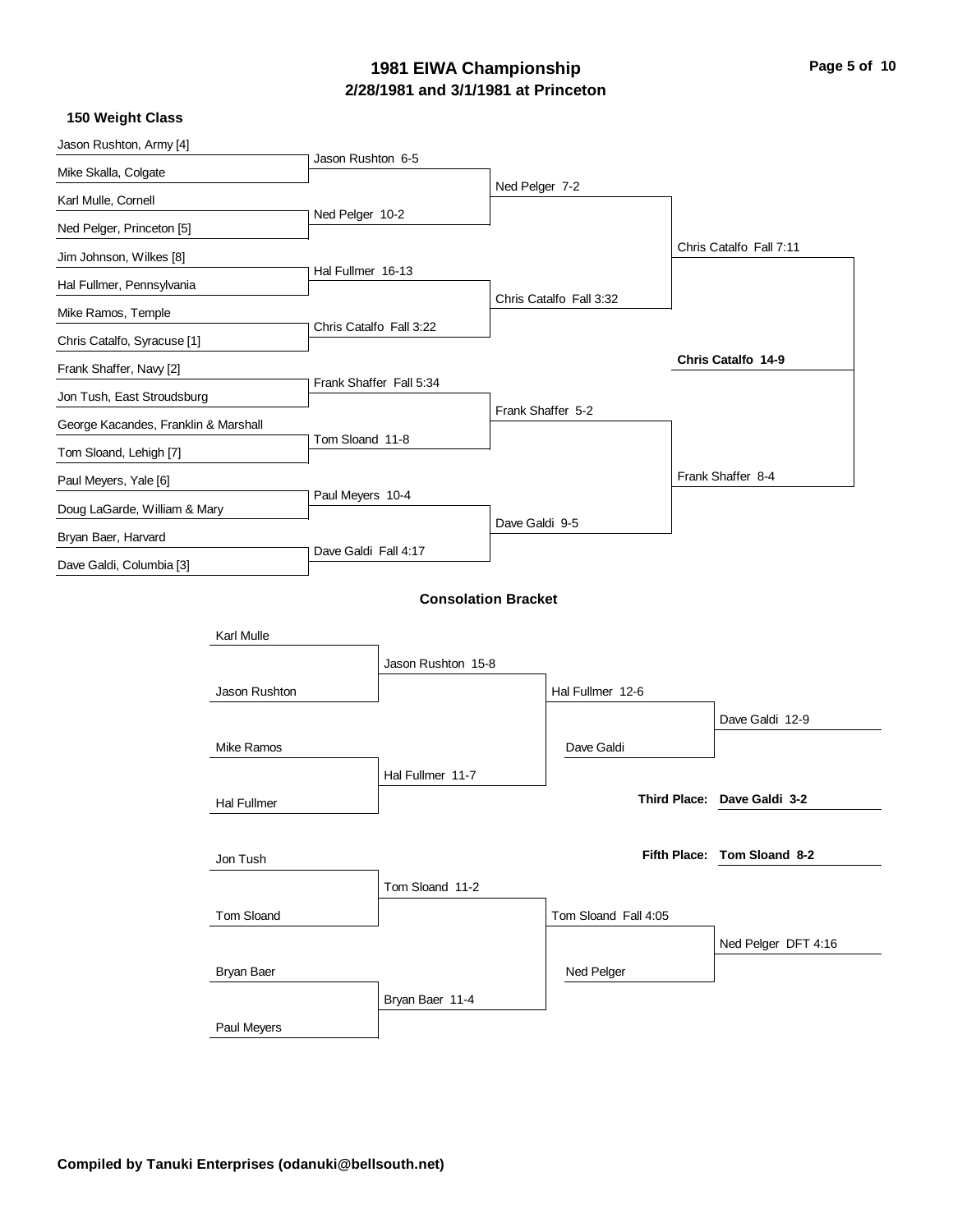# **2/28/1981 and 3/1/1981 at Princeton 1981 EIWA Championship Page 6 of 10**

| Mike Rodgers, Navy [4]           |               |                     |                            |                  |                      |                     |                                     |
|----------------------------------|---------------|---------------------|----------------------------|------------------|----------------------|---------------------|-------------------------------------|
| Sean Kavanaugh, William & Mary   |               | Mike Rodgers 8-3    |                            |                  |                      |                     |                                     |
| Gayle Chase, Cornell             |               |                     |                            |                  | Allen Washington 7-2 |                     |                                     |
| Allen Washington, Yale [5]       |               |                     | Allen Washington Fall 1:59 |                  |                      |                     |                                     |
| Chris Johnson, Army [8]          |               |                     |                            |                  |                      |                     | Allen Washington 5-3                |
| Sean Healy, Harvard              |               | Chris Johnson 20-12 |                            |                  |                      |                     |                                     |
| Kevin Brown, Franklin & Marshall |               |                     |                            |                  | Jim Reilly Fall 6:12 |                     |                                     |
| Jim Reilly, Lehigh [1]           |               | Jim Reilly 18-5     |                            |                  |                      |                     |                                     |
| Mike DeGenova, Temple [2]        |               |                     |                            |                  |                      |                     | Tim Catalfo 10-4                    |
| Bill Baieri, Pennsylvania        |               |                     | Mike DeGenova Fall 4:42    |                  |                      |                     |                                     |
| Jeff Edison, Colgate             |               |                     |                            | Tim Catalfo 12-3 |                      |                     |                                     |
| Tim Catalfo, Syracuse [7]        |               | Tim Catalfo 25-4    |                            |                  |                      |                     |                                     |
|                                  |               |                     |                            |                  |                      |                     | Tim Catalfo 18-6                    |
| Joe Birmingham, Wilkes [6]       |               |                     | Joe Birmingham Fall 7:02   |                  |                      |                     |                                     |
| Dan Woolever, East Stroudsburg   |               |                     |                            |                  | Joe Birmingham 17-3  |                     |                                     |
| Nick Corcoran, Princeton         |               | Greg Thomas 9-6     |                            |                  |                      |                     |                                     |
| Greg Thomas, Columbia [3]        |               |                     |                            |                  |                      |                     |                                     |
|                                  |               |                     | <b>Consolation Bracket</b> |                  |                      |                     |                                     |
|                                  | Gayle Chase   |                     |                            |                  |                      |                     |                                     |
|                                  |               |                     | Mike Rodgers 15-1          |                  |                      |                     |                                     |
|                                  | Mike Rodgers  |                     |                            |                  | Mike Rodgers 15-7    |                     |                                     |
|                                  |               |                     |                            |                  |                      |                     | Mike Rodgers 7-5                    |
|                                  | Kevin Brown   |                     |                            |                  | Joe Birmingham       |                     |                                     |
|                                  |               |                     | Chris Johnson 11-7         |                  |                      |                     |                                     |
|                                  | Chris Johnson |                     |                            |                  |                      | <b>Third Place:</b> | Mike Rodgers 6-3                    |
|                                  |               |                     |                            |                  |                      |                     |                                     |
|                                  | Jeff Edison   |                     |                            |                  |                      |                     | Fifth Place: Joe Birmingham Med FFT |
|                                  |               |                     | Mike DeGenova Fall 5:46    |                  |                      |                     |                                     |
|                                  | Mike DeGenova |                     |                            |                  | Mike DeGenova 9-7    |                     |                                     |
|                                  |               |                     |                            |                  |                      |                     |                                     |
|                                  |               |                     |                            |                  |                      |                     | Jim Reilly DFT 3:46                 |
|                                  | Dan Woolever  |                     |                            |                  | Jim Reilly           |                     |                                     |
|                                  |               |                     | Greg Thomas 17-5           |                  |                      |                     |                                     |
|                                  | Greg Thomas   |                     |                            |                  |                      |                     |                                     |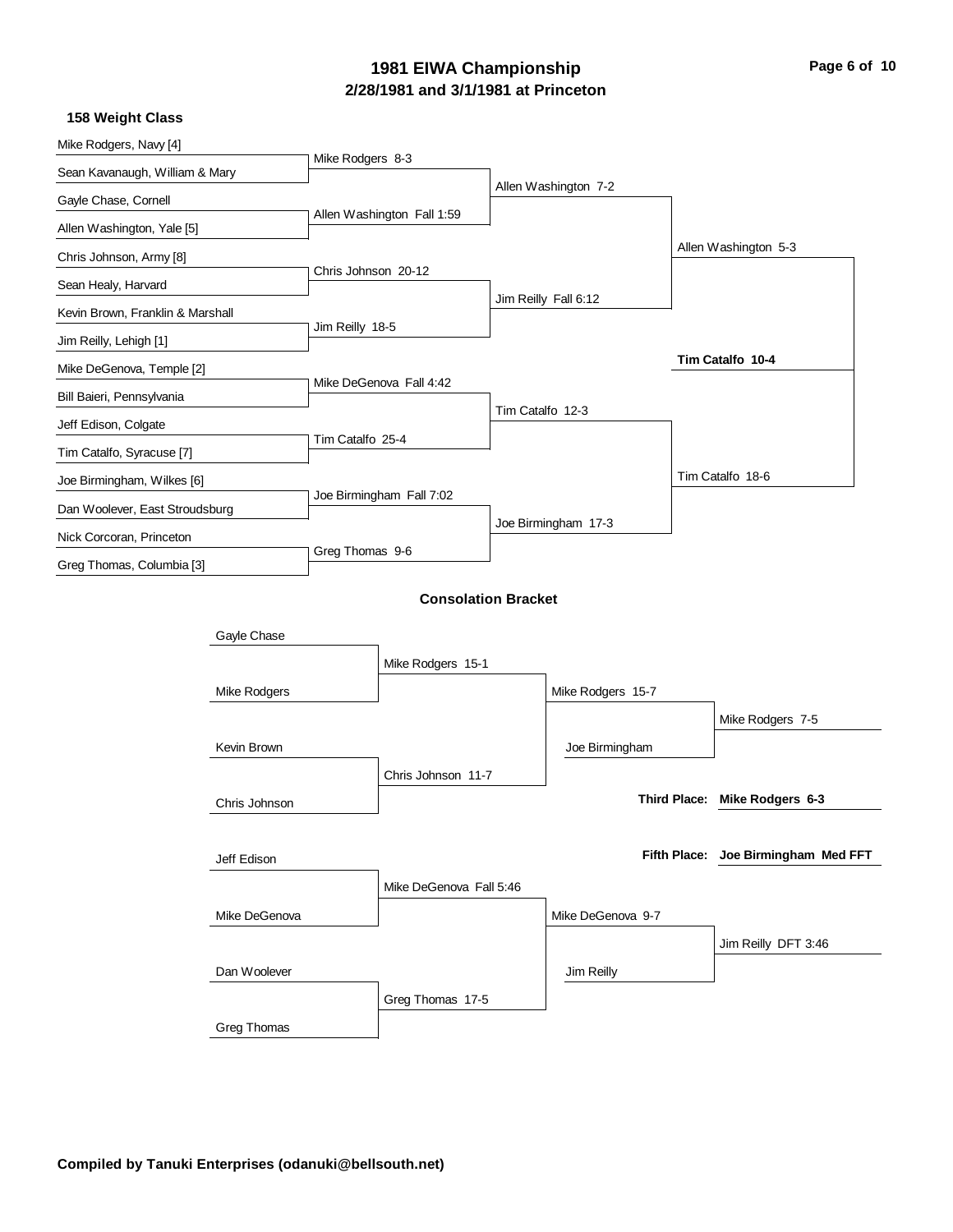### **2/28/1981 and 3/1/1981 at Princeton 1981 EIWA Championship Page 7 of 10**

| Greg Fronczak, William & Mary [4] |                       |                        |                            |                  |                   |                              |
|-----------------------------------|-----------------------|------------------------|----------------------------|------------------|-------------------|------------------------------|
| Mark Correll, Wilkes              |                       | Greg Fronczak 3-2      |                            |                  |                   |                              |
| Mike Schwarzschild, Princeton     |                       |                        |                            | Mark Schlitt 8-2 |                   |                              |
| Mark Schlitt, Pennsylvania [5]    |                       | Mark Schlitt DSQ 7:48  |                            |                  |                   |                              |
| Colin Grissom, Yale [8]           |                       |                        |                            |                  |                   | Colin Grissom 3-2            |
| Eric Wenzel, Franklin & Marshall  |                       | Colin Grissom 19-3     |                            |                  |                   |                              |
| Bill Lubell, Columbia             |                       |                        |                            |                  | Colin Grissom 7-6 |                              |
| John Reich, Navy [1]              |                       | John Reich 23-2        |                            |                  |                   |                              |
| Joe Coolican, Syracuse [2]        |                       |                        |                            |                  |                   | Colin Grissom 8-8, 1-0       |
| Dave Baer, Harvard                |                       | Joe Coolican Fall 4:28 |                            |                  |                   |                              |
| Chris Stephens, Colgate           |                       |                        |                            | Dave Hagg 9-0    |                   |                              |
| Dave Hagg, Army [7]               |                       | Dave Hagg 7-0          |                            |                  |                   |                              |
| Jeff Turner, Lehigh [6]           |                       |                        |                            |                  |                   | Dave Hagg 6-5                |
| Barry Gay, East Stroudsburg       |                       | Jeff Turner 10-4       |                            |                  |                   |                              |
| Ken Griffin, Cornell              |                       |                        |                            | Jeff Turner 10-4 |                   |                              |
| Keith Kreider, Temple [3]         |                       | Keith Kreider 4-3      |                            |                  |                   |                              |
|                                   |                       |                        | <b>Consolation Bracket</b> |                  |                   |                              |
|                                   |                       |                        |                            |                  |                   |                              |
|                                   | Mike Schwarzschild    |                        |                            |                  |                   |                              |
|                                   |                       |                        | Greg Fronczak 8-2          |                  |                   |                              |
|                                   | Greg Fronczak         |                        |                            |                  | John Reich 13-4   |                              |
|                                   |                       |                        |                            |                  |                   | Jeff Turner 8-6              |
|                                   | Eric Wenzel           |                        |                            |                  | Jeff Turner       |                              |
|                                   |                       |                        | John Reich Fall 3:59       |                  |                   |                              |
|                                   | John Reich            |                        |                            |                  |                   | Third Place: Jeff Turner 8-0 |
|                                   |                       |                        |                            |                  |                   |                              |
|                                   | <b>Chris Stephens</b> |                        |                            |                  |                   | Fifth Place: John Reich 12-1 |
|                                   |                       |                        | Joe Coolican 7-2           |                  |                   |                              |
|                                   | Joe Coolican          |                        |                            |                  | Joe Coolican 11-2 |                              |
|                                   |                       |                        |                            |                  |                   | Joe Coolican 10-4            |
|                                   | <b>Barry Gay</b>      |                        |                            |                  | Mark Schlitt      |                              |
|                                   |                       |                        | Keith Kreider 5-4          |                  |                   |                              |
|                                   | Keith Kreider         |                        |                            |                  |                   |                              |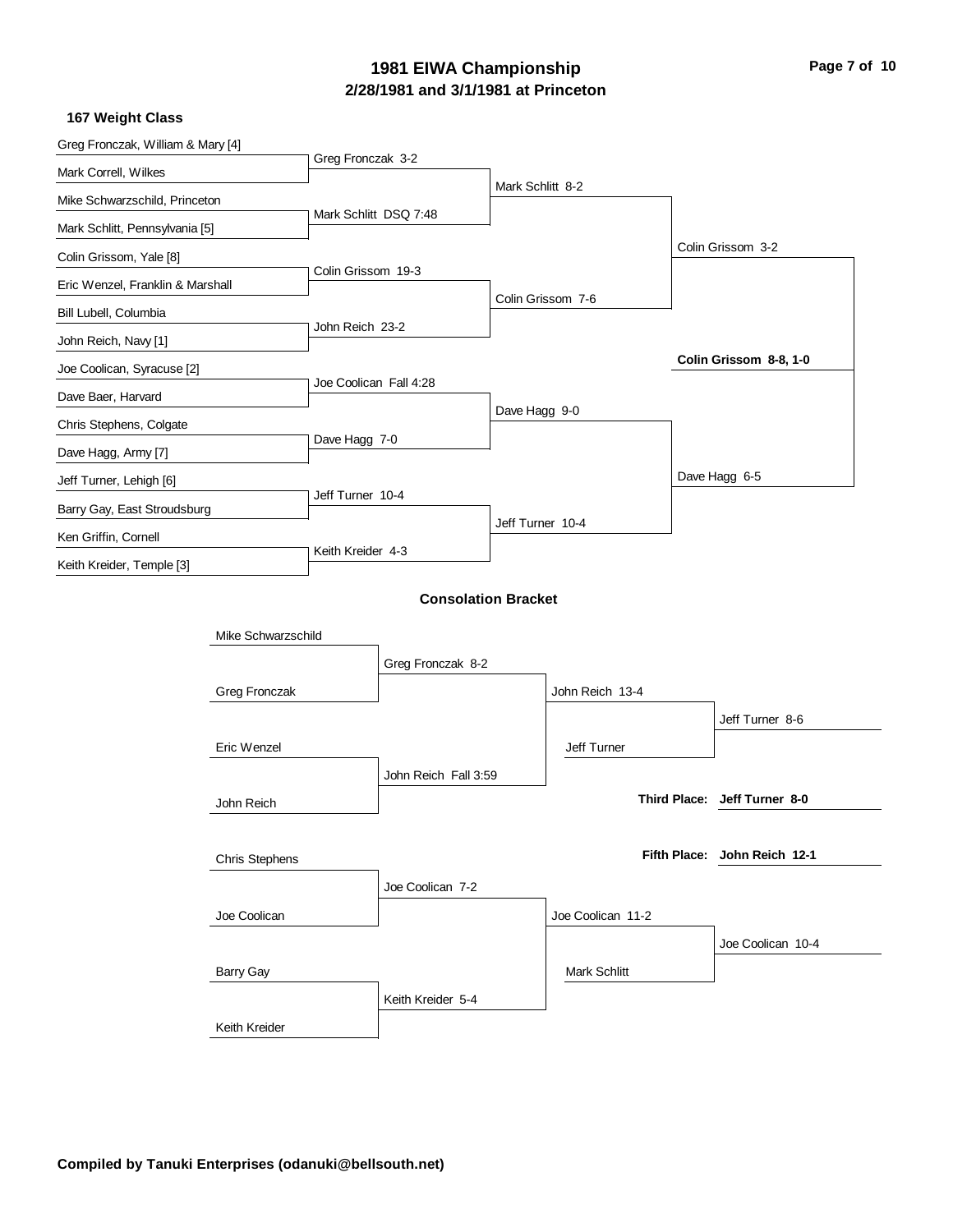# **2/28/1981 and 3/1/1981 at Princeton 1981 EIWA Championship Page 8 of 10**

|                   |                                                                                                                                                                                             |                                             |                                                                                                                                                   | Colin Kilrain 14-6              |
|-------------------|---------------------------------------------------------------------------------------------------------------------------------------------------------------------------------------------|---------------------------------------------|---------------------------------------------------------------------------------------------------------------------------------------------------|---------------------------------|
|                   |                                                                                                                                                                                             |                                             |                                                                                                                                                   |                                 |
|                   |                                                                                                                                                                                             |                                             |                                                                                                                                                   |                                 |
|                   |                                                                                                                                                                                             |                                             |                                                                                                                                                   |                                 |
|                   |                                                                                                                                                                                             |                                             |                                                                                                                                                   | Colin Kilrain 15-3              |
|                   |                                                                                                                                                                                             |                                             |                                                                                                                                                   |                                 |
|                   |                                                                                                                                                                                             |                                             |                                                                                                                                                   |                                 |
|                   |                                                                                                                                                                                             |                                             |                                                                                                                                                   |                                 |
|                   |                                                                                                                                                                                             |                                             |                                                                                                                                                   | Mark Phillips 5-1               |
|                   |                                                                                                                                                                                             |                                             |                                                                                                                                                   |                                 |
|                   |                                                                                                                                                                                             |                                             |                                                                                                                                                   |                                 |
|                   |                                                                                                                                                                                             |                                             |                                                                                                                                                   |                                 |
|                   |                                                                                                                                                                                             |                                             |                                                                                                                                                   |                                 |
|                   |                                                                                                                                                                                             |                                             |                                                                                                                                                   |                                 |
|                   |                                                                                                                                                                                             |                                             |                                                                                                                                                   |                                 |
|                   |                                                                                                                                                                                             |                                             |                                                                                                                                                   |                                 |
|                   |                                                                                                                                                                                             |                                             |                                                                                                                                                   |                                 |
|                   |                                                                                                                                                                                             |                                             |                                                                                                                                                   | Kurt Honis 9-2                  |
|                   |                                                                                                                                                                                             | Doug Graham                                 |                                                                                                                                                   |                                 |
|                   |                                                                                                                                                                                             |                                             |                                                                                                                                                   |                                 |
|                   |                                                                                                                                                                                             |                                             |                                                                                                                                                   | Third Place: Kurt Honis 4-2     |
|                   |                                                                                                                                                                                             |                                             |                                                                                                                                                   |                                 |
|                   |                                                                                                                                                                                             |                                             |                                                                                                                                                   | Fifth Place: Jim Fraivillig 4-1 |
| Pete Creamer      |                                                                                                                                                                                             |                                             |                                                                                                                                                   |                                 |
|                   |                                                                                                                                                                                             |                                             |                                                                                                                                                   |                                 |
|                   |                                                                                                                                                                                             |                                             |                                                                                                                                                   | Pete Creamer 6-5                |
|                   |                                                                                                                                                                                             | Jim Fraivillig                              |                                                                                                                                                   |                                 |
| Rick Wetzler 12-5 |                                                                                                                                                                                             |                                             |                                                                                                                                                   |                                 |
|                   |                                                                                                                                                                                             |                                             |                                                                                                                                                   |                                 |
|                   | Jim Fraivillig 21-2<br>Kurt Honis Fall 2:51<br>Bob Wirth Fall 2:37<br>Colin Kilrain Fall 1:59<br>Pete Creamer Fall 1:50<br>Doug Graham<br>Rick Wetzler Fall 2:32<br>Mark Phillips Fall 6:26 | Kurt Honis Fall 1:46<br>Bob Wirth Fall 4:47 | Jim Fraivillig 7-6<br>Colin Kilrain Fall 3:42<br>Doug Graham 9-3<br>Mark Phillips Fall 4:38<br><b>Consolation Bracket</b><br>Kurt Honis Fall 4:28 | Pete Creamer 6-6, 6-3           |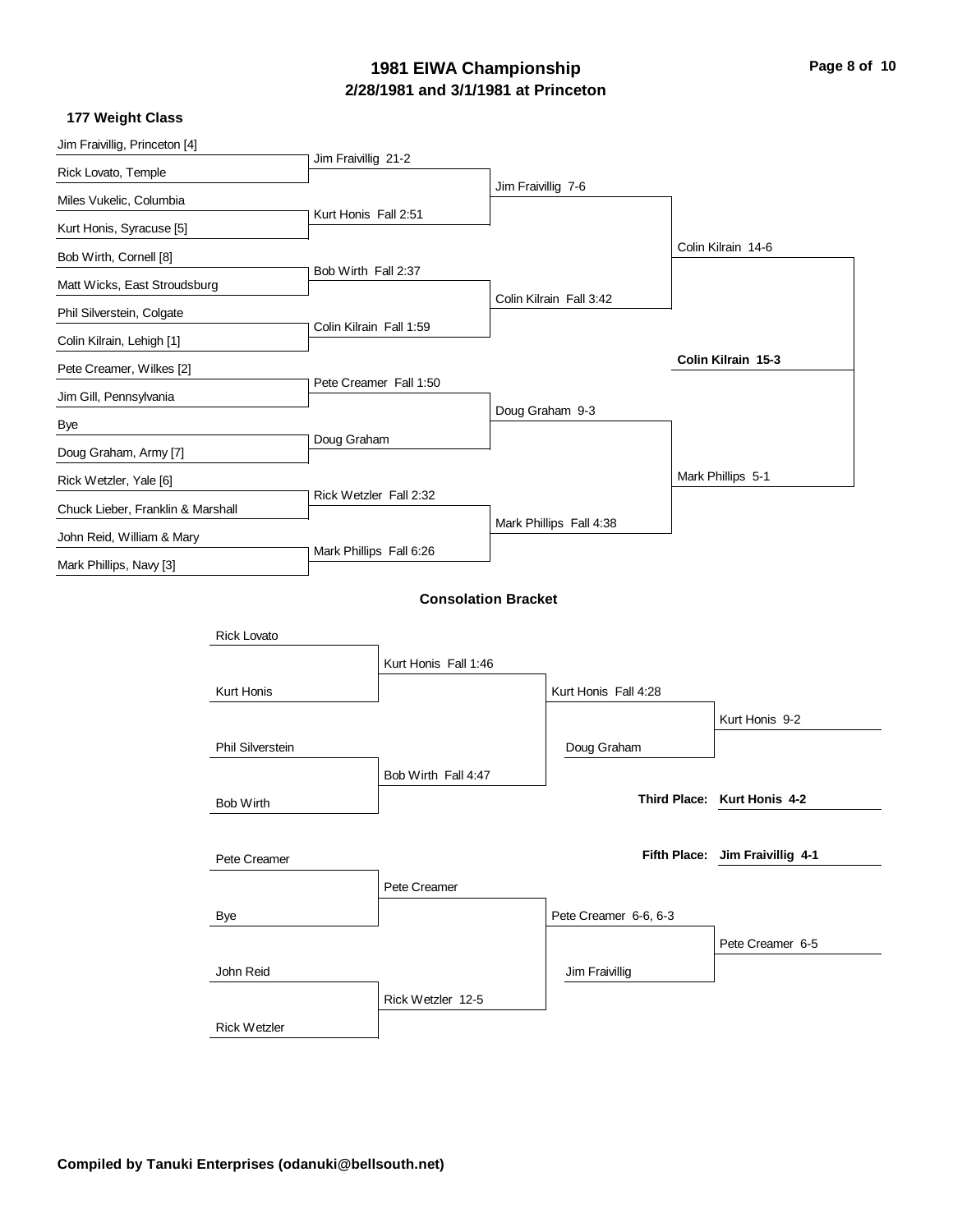# **2/28/1981 and 3/1/1981 at Princeton 1981 EIWA Championship Page 9 of 10**

| Henry Milligan, Princeton [4]           |                    |                        |                            |                        |                                 |
|-----------------------------------------|--------------------|------------------------|----------------------------|------------------------|---------------------------------|
| Bye                                     |                    | Henry Milligan         |                            |                        |                                 |
| Marty Majeske, Cornell                  |                    |                        |                            | Henry Milligan 20-10   |                                 |
| John Dougherty, Syracuse [5]            |                    |                        | John Dougherty Fall 3:24   |                        |                                 |
| Bob Dunlap, Colgate [8]                 |                    |                        |                            |                        | Tony Mantella 8-3               |
| Joe Hallatschek, Army                   |                    | Bob Dunlap Fall 3:08   |                            |                        |                                 |
| Mark Cooley, Harvard                    |                    |                        |                            | Tony Mantella 22-9     |                                 |
| Tony Mantella, Temple [1]               |                    | Tony Mantella 23-10    |                            |                        |                                 |
| Craig Blackman, Franklin & Marshall [2] |                    |                        |                            |                        | Craig Blackman 5-4              |
| Mike Garvin, Wilkes                     |                    | Craig Blackman DFT     |                            |                        |                                 |
| Andy Barth, Columbia                    |                    |                        |                            | Craig Blackman 7-0     |                                 |
| Tom Hensler, Lehigh [7]                 |                    | Tom Hensler 18-8       |                            |                        |                                 |
| Paul Pitcher, Pennsylvania [6]          |                    |                        |                            |                        | Craig Blackman 5-2              |
|                                         |                    | Paul Pitcher Fall 1:18 |                            |                        |                                 |
| Mike Eastman, Yale                      |                    |                        |                            | George Fears 24-7      |                                 |
| Bye                                     |                    | George Fears           |                            |                        |                                 |
| George Fears, Navy [3]                  |                    |                        |                            |                        |                                 |
|                                         |                    |                        | <b>Consolation Bracket</b> |                        |                                 |
|                                         | John Dougherty     |                        |                            |                        |                                 |
|                                         |                    |                        | John Dougherty             |                        |                                 |
|                                         | Bye                |                        |                            | John Dougherty Med FFT |                                 |
|                                         |                    |                        |                            |                        | George Fears 8-2                |
|                                         | <b>Mark Cooley</b> |                        |                            | George Fears           |                                 |
|                                         |                    |                        | Mark Cooley 21-11          |                        |                                 |
|                                         | <b>Bob Dunlap</b>  |                        |                            |                        | Third Place: Henry Milligan 3-2 |
|                                         |                    |                        |                            |                        |                                 |
|                                         | Mike Garvin        |                        |                            |                        | Fifth Place: John Dougherty 7-6 |
|                                         |                    |                        | Tom Hensler Med FFT        |                        |                                 |
|                                         | Tom Hensler        |                        |                            | Tom Hensler Fall 1:51  |                                 |
|                                         |                    |                        |                            |                        | Henry Milligan 6-3              |
|                                         | Paul Pitcher       |                        |                            | Henry Milligan         |                                 |
|                                         |                    |                        | Paul Pitcher               |                        |                                 |
|                                         | Bye                |                        |                            |                        |                                 |
|                                         |                    |                        |                            |                        |                                 |